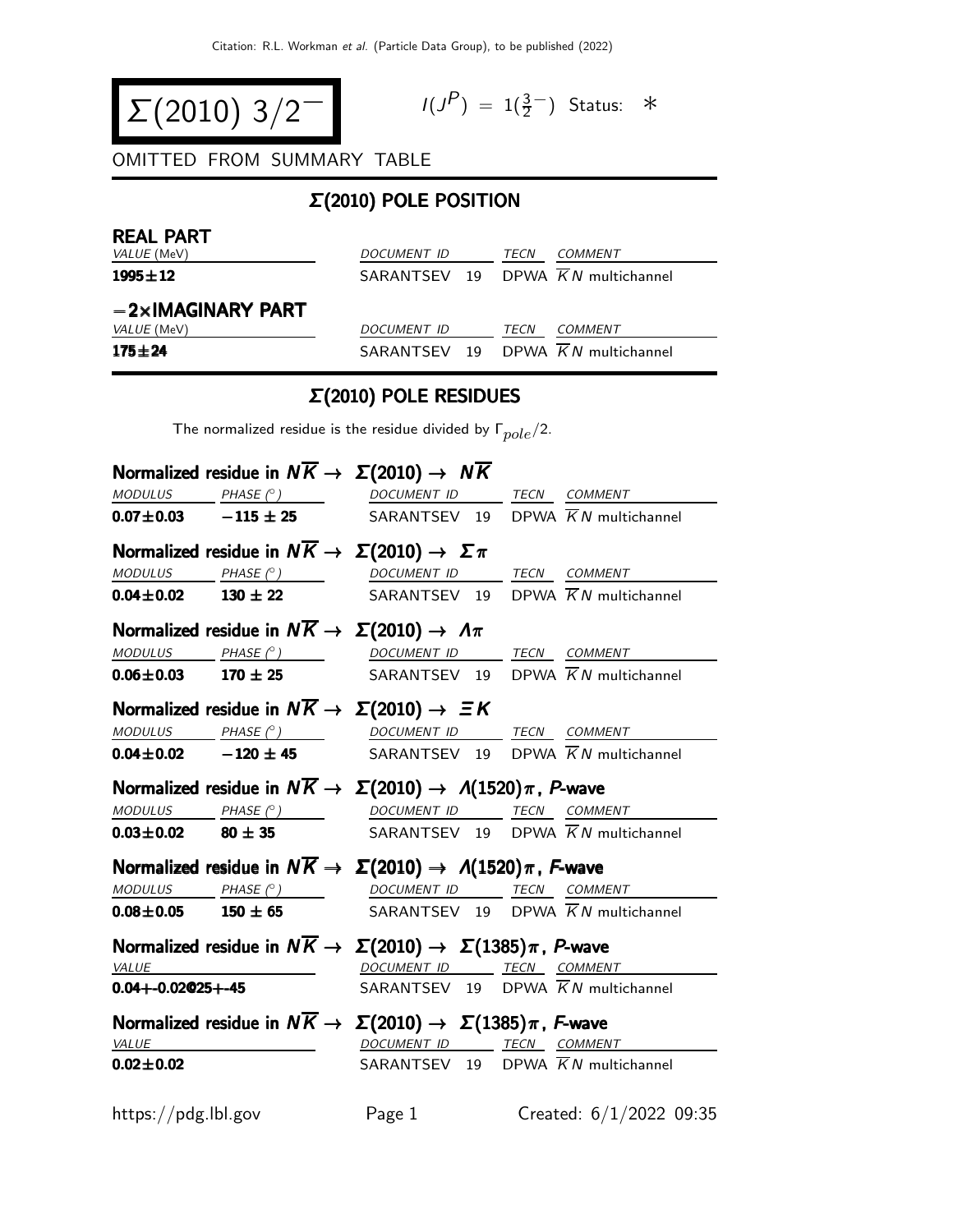|                             |                            | Normalized residue in $N\overline{K} \to \Sigma(2010) \to \Delta \overline{K}$ , S-wave         |  |
|-----------------------------|----------------------------|-------------------------------------------------------------------------------------------------|--|
|                             |                            | MODULUS PHASE (°) DOCUMENT ID TECN COMMENT                                                      |  |
| $0.08 \pm 0.04$ 0 ± 30      |                            | SARANTSEV 19 DPWA $\overline{K}N$ multichannel                                                  |  |
|                             |                            | Normalized residue in $N\overline{K} \to \Sigma(2010) \to \Delta \overline{K}$ , D-wave         |  |
|                             | $MODULUS$ $PHASE (^\circ)$ | DOCUMENT ID TECN COMMENT                                                                        |  |
| $0.02 \pm 0.02$             |                            | SARANTSEV 19 DPWA $\overline{K}N$ multichannel                                                  |  |
|                             |                            | Normalized residue in $N\overline{K} \to \Sigma(2010) \to N\overline{K}^*(892)$ , S-wave        |  |
| VALUE                       |                            | DOCUMENT ID TECN COMMENT                                                                        |  |
| $0.12 + -0.03$ Q-60+-60     |                            | SARANTSEV 19 DPWA $\overline{K}N$ multichannel                                                  |  |
|                             |                            | Normalized residue in $N\overline{K} \to \Sigma(2010) \to N\overline{K}^*(892)$ , S=1/2, D-wave |  |
|                             | $MODULUS$ $PHASE (°)$      | DOCUMENT ID TECN COMMENT                                                                        |  |
| $0.08 \pm 0.04$ 55 $\pm$ 60 |                            | SARANTSEV 19 DPWA $\overline{K}N$ multichannel                                                  |  |
|                             |                            | Normalized residue in $N\overline{K} \to \Sigma(2010) \to N\overline{K}^*(892)$ , S=3/2, D-wave |  |
|                             | $MODULUS$ $PHASE (°)$      | DOCUMENT ID TECN COMMENT                                                                        |  |
| $0.08 \pm 0.04$ 15 $\pm 60$ |                            | SARANTSEV 19 DPWA $\overline{K}N$ multichannel                                                  |  |
|                             |                            | $\Sigma(2010)$ MASS                                                                             |  |
| VALUE (MeV)                 |                            | DOCUMENT ID TECN COMMENT                                                                        |  |
| $2005 \pm 14$               |                            | SARANTSEV 19 DPWA $\overline{K}N$ multichannel                                                  |  |
|                             |                            | $\Sigma(2010)$ WIDTH                                                                            |  |
| VALUE (MeV)                 |                            | DOCUMENT ID TECN COMMENT                                                                        |  |
| $178 + 23$                  |                            | SARANTSEV 19 DPWA KN multichannel                                                               |  |

## Σ(2010) DECAY MODES

|                       | Mode                                  | Fraction $(\Gamma_i/\Gamma)$ |
|-----------------------|---------------------------------------|------------------------------|
| $\Gamma_1$            | $N\overline{K}$                       | $(7.0 \pm 3.0)$ %            |
| $\Gamma_2$            | $\Lambda\pi$                          | $(5.0 \pm 2.0)$ %            |
| $\Gamma_3$            | $\Sigma \pi$                          | $(3.0 \pm 2.0)$ %            |
| $\Gamma_4$            | $\Xi K$                               | $(3.0 \pm 2.0)$ %            |
| $\Gamma_{5}$          | $\Sigma(1385)\pi$ , $P$ -wave         | $(3.0 \pm 2.0)$ %            |
| $\Gamma_6$            | $\Sigma(1385)\pi$ , F-wave            | $(2.0 \pm 2.0)$ %            |
| $\Gamma_7$            | $\Lambda(1520)\,\pi$ , P-wave         | $(2.0 \pm 2.0)$ %            |
| $\Gamma_8$            | $\Lambda(1520)\,\pi$ , F-wave         | $(12 \pm 6) \%$              |
| $\Gamma_{\mathsf{Q}}$ | $\Delta K$ , S-wave                   | $(11 \pm 5) \%$              |
| $\Gamma_{10}$         | $\Delta K$ , D-wave                   | $(1.0 \pm 1.0) \%$           |
| $\Gamma_{11}$         | $NK*(892)$ , S=1/2, S-wave            | $(27 \pm 7) \%$              |
| $\Gamma_{12}$         | $N\bar K^{*}(892)$ , S=1/2, D-wave    | $(13 \pm 6) \%$              |
| $\Gamma_{13}$         | $N\overline{K}$ *(892), S=3/2, D-wave | $(13 \pm 6) \%$              |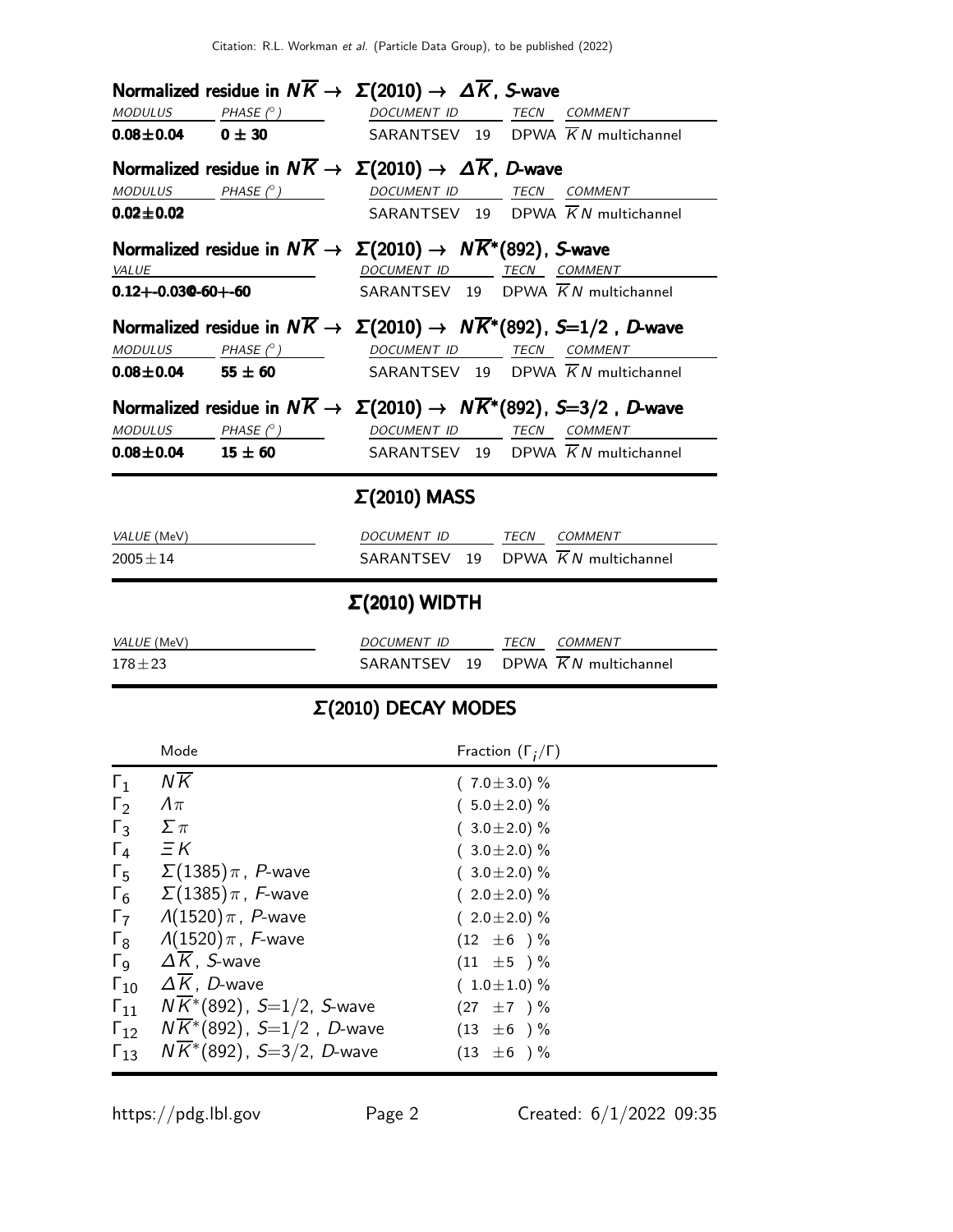## Σ(2010) BRANCHING RATIOS

See "Sign conventions for resonance couplings" in the Note on  $\Lambda$  and  $\Sigma$ Resonances.

| $\Gamma(N\overline{K})/\Gamma_{\rm total}$                              |                          |  |                                                | $\Gamma_1/\Gamma$    |
|-------------------------------------------------------------------------|--------------------------|--|------------------------------------------------|----------------------|
| <b>VALUE</b>                                                            |                          |  | DOCUMENT ID TECN COMMENT                       |                      |
| $0.07 + 0.03$                                                           |                          |  | SARANTSEV 19 DPWA $\overline{K}N$ multichannel |                      |
| $\Gamma(\Lambda \pi)/\Gamma_{\rm total}$                                |                          |  |                                                | $\Gamma_2/\Gamma$    |
| <b>VALUE</b>                                                            |                          |  | DOCUMENT ID TECN COMMENT                       |                      |
| $0.05 \pm 0.02$                                                         |                          |  | SARANTSEV 19 DPWA $\overline{K}N$ multichannel |                      |
| $\Gamma(\Sigma \pi)/\Gamma_{\rm total}$                                 |                          |  |                                                | $\Gamma_3/\Gamma$    |
| <b>VALUE</b>                                                            | DOCUMENT ID TECN COMMENT |  |                                                |                      |
| $0.03 \pm 0.02$                                                         |                          |  | SARANTSEV 19 DPWA $\overline{K}N$ multichannel |                      |
| $\Gamma(\equiv K)/\Gamma_{\rm total}$                                   |                          |  |                                                | $\Gamma_4/\Gamma$    |
| VALUE                                                                   |                          |  | DOCUMENT ID TECN COMMENT                       |                      |
| $0.03 \pm 0.02$                                                         |                          |  | SARANTSEV 19 DPWA $\overline{K}N$ multichannel |                      |
| $\Gamma(\Sigma(1385)\pi$ , P-wave)/ $\Gamma_{\text{total}}$             |                          |  |                                                | $\Gamma_5/\Gamma$    |
| <b>VALUE</b><br><u> 1980 - Johann Barnett, fransk politiker (</u>       |                          |  | DOCUMENT ID TECN COMMENT                       |                      |
| $0.03 + 0.02$                                                           |                          |  | SARANTSEV 19 DPWA $\overline{K}N$ multichannel |                      |
| $\Gamma(\Sigma(1385)\pi$ , F-wave)/ $\Gamma_{\text{total}}$             |                          |  |                                                | $\Gamma_6/\Gamma$    |
| <b>VALUE</b>                                                            | DOCUMENT ID TECN COMMENT |  |                                                |                      |
| $0.02 \pm 0.02$                                                         |                          |  | SARANTSEV 19 DPWA $\overline{K}N$ multichannel |                      |
| $\Gamma(A(1520)\pi, P$ -wave)/ $\Gamma_{\text{total}}$                  |                          |  |                                                | $\Gamma_7/\Gamma$    |
| <b>VALUE</b>                                                            |                          |  | DOCUMENT ID TECN COMMENT                       |                      |
| $0.02 \pm 0.02$                                                         |                          |  | SARANTSEV 19 DPWA $\overline{K}N$ multichannel |                      |
| $\Gamma(\Lambda(1520)\pi, F$ -wave)/ $\Gamma_{\text{total}}$            |                          |  |                                                | $\Gamma_8/\Gamma$    |
| <b>VALUE</b>                                                            |                          |  | DOCUMENT ID TECN COMMENT                       |                      |
| $0.12 \pm 0.06$                                                         |                          |  | SARANTSEV 19 DPWA $\overline{K}N$ multichannel |                      |
| $\Gamma(\Delta \overline{K}, S$ -wave)/ $\Gamma_{\text{total}}$         |                          |  |                                                | $\Gamma$ 9/Г         |
| <u>VALUE</u>                                                            |                          |  | DOCUMENT ID TECN COMMENT                       |                      |
| $0.11 \pm 0.05$                                                         |                          |  | SARANTSEV 19 DPWA $\overline{K}N$ multichannel |                      |
| $\Gamma(\Delta \overline{K}, D$ -wave)/ $\Gamma_{\text{total}}$         |                          |  |                                                | $\Gamma_{10}/\Gamma$ |
| <b>VALUE</b>                                                            |                          |  | DOCUMENT ID TECN COMMENT                       |                      |
| $0.01 \pm 0.01$                                                         |                          |  | SARANTSEV 19 DPWA $\overline{K}N$ multichannel |                      |
| $\Gamma(N\overline{K}^*(892), S=1/2, S$ -wave)/ $\Gamma_{\text{total}}$ |                          |  |                                                | $\Gamma_{11}/\Gamma$ |
| <b>VALUE</b>                                                            | DOCUMENT ID TECN COMMENT |  |                                                |                      |
| $0.27 + 0.07$                                                           |                          |  | SARANTSEV 19 DPWA $\overline{K}N$ multichannel |                      |